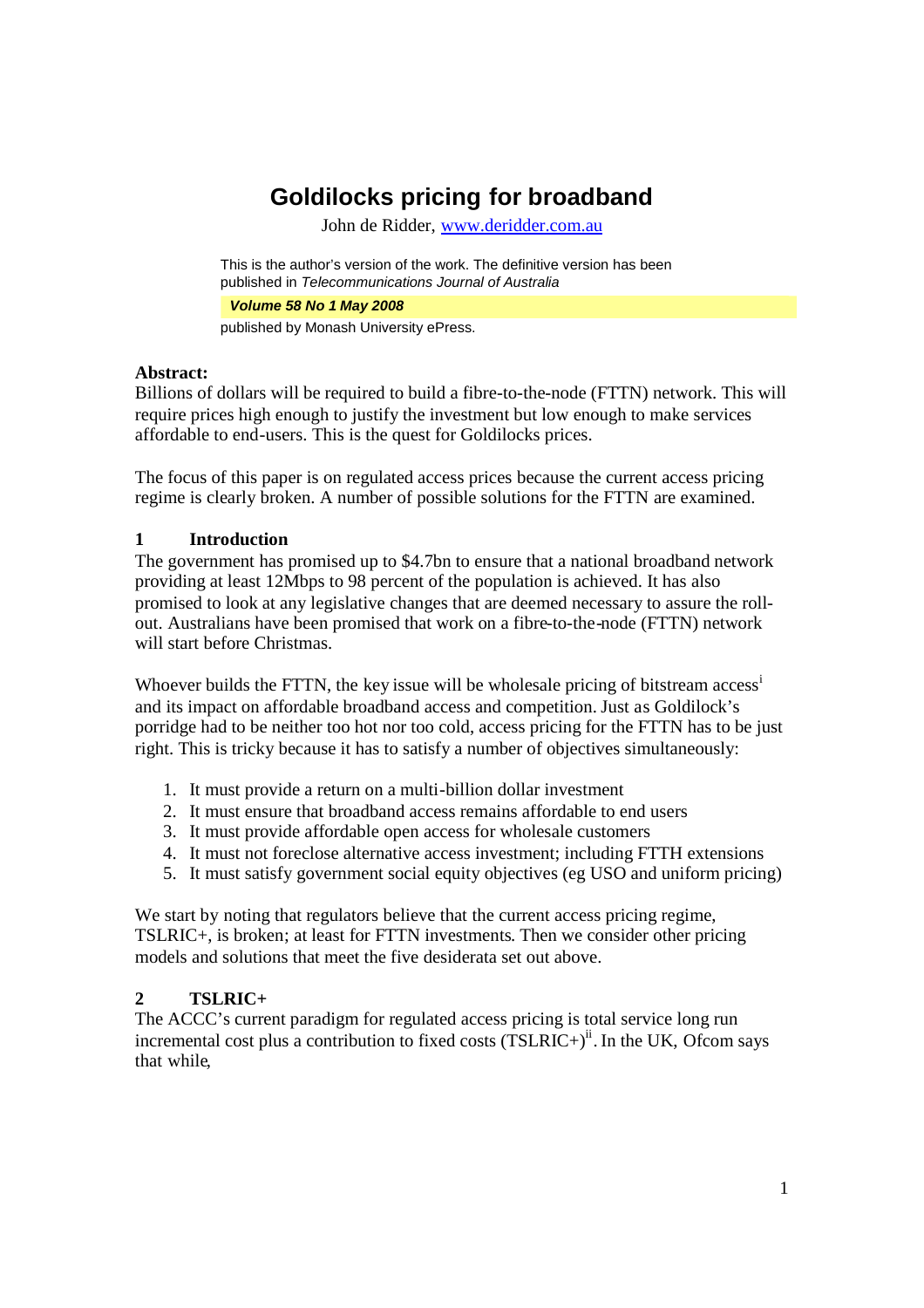*"This approach is suitable to current generation access networks as they are legacy networks with low demand side risk and substantial sunk costs that have already generated a return on the initial investment.*

*"This approach may be less appropriate for next generation access networks. So far, these networks are characterised by high uncertainty about consumer demand and willingness to pay, with limited clarity on the applications and services they will deliver. In this situation, investors in a free market would seek higher returns from their investment to compensate for the higher degree of risk."* [Ofcom, 2007, paras 5.2 and 5.3]

This willingness to drop TSLRIC+ for the FTTN is shared by our own regulator. The ACCC suggests it is flexible about what access pricing it would approve in relation to FTTN pricing:

*"In the ACCC's view, the appropriateness of TSLRIC+ as a cost-based pricing methodology depends on a combination of factors…... there is no reason to rule out proposals for different pricing approaches, especially for new networks where efficient and prudently incurred actual costs can be known.*

*"The APP* [Access Pricing Principles] *guide recognises in the introduction that the pricing principles, pricing guides and specific cost-based methodology is not static and that access pricing in telecommunications services is a developing issue. Further, the special access undertaking* [SAU] *provisions of the TPA allow potential investors to propose other approaches. The ACCC is required to assess whether the terms and conditions proposed are reasonable not whether they are optimal or the 'most reasonable' terms and conditions. Nor could the ACCC refuse to accept an SAU which had reasonable terms and conditions on the grounds that it preferred some other access arrangement."* [ACCC, 2007, p85]

In fact, Telstra and the ACCC came close to agreeing the terms for a metro-only FTTN using TSLRIC+. The show-stopper was disagreement over the cross-subsidy that should added into the access price for a metro-only network. The ACCC and Telstra sought \$1.77 and \$13.69 per month respectively as the contribution to the 1 million rural and remote customers in Band 4<sup>iii</sup>.

We are now looking at a national broadband network rather than a metro-only broadband network so the ACCC will have to change its view. This is not just to suit Telstra. Art Price, the CEO of Canada's Axia NetMedia Corporation which was involved in the Alberta SuperNet and which is bidding for Singapore's open access network, says,

*"you have to do* [broadband access] *on a nationwide basis so you get some critical mass so you have the low cost parts offset the high cost parts"* [Art Price quoted in Communications Day, 13 March 2008]

The ACCC does not yet accept that both access prices and retail prices must be averaged or both de-averaged geographically. Since the bi-partisan policy of governments has been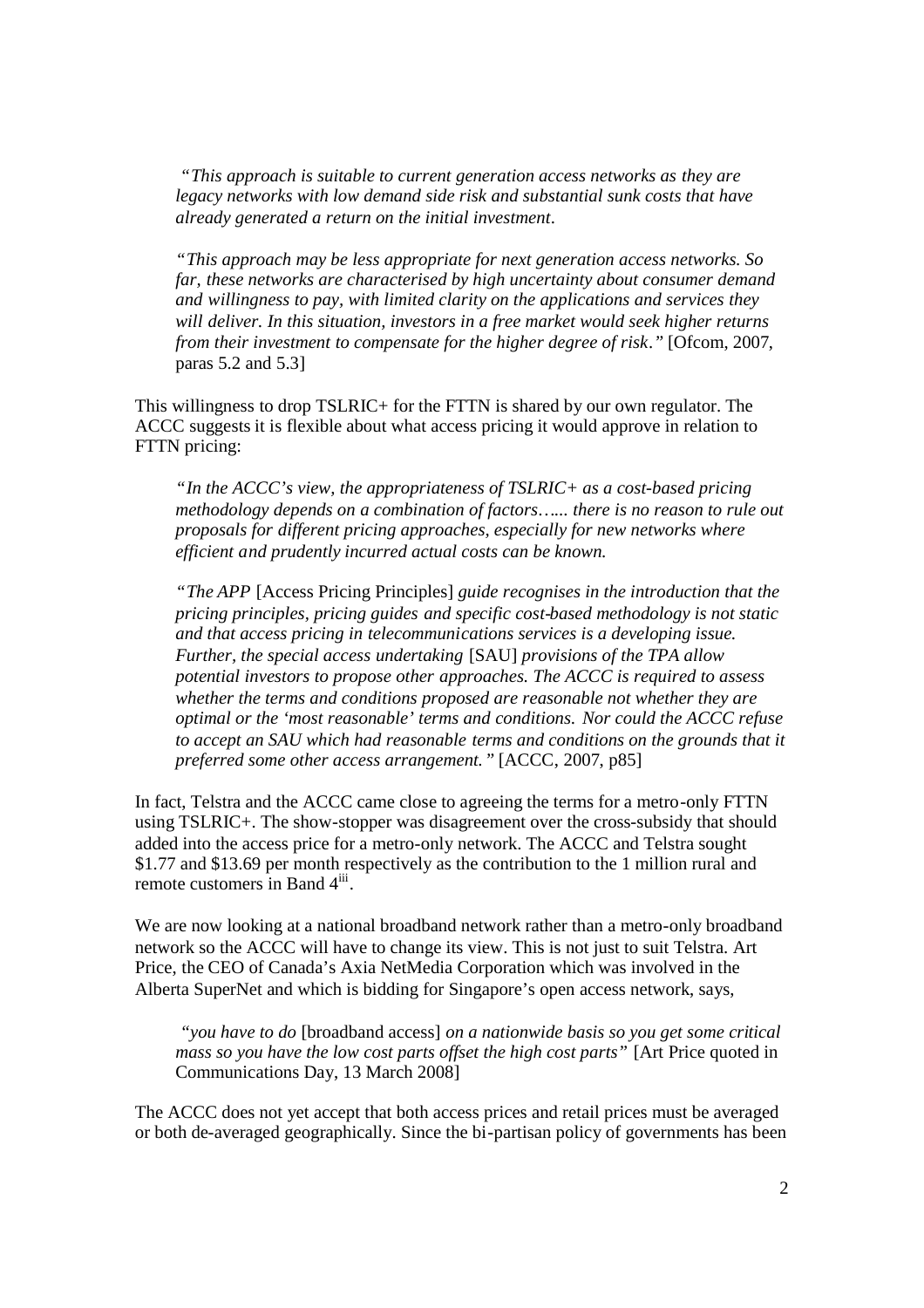retail averaging, Telstra argues that the ACCC is a "rogue regulator" in not also applying averaging to the unbundled local loop access price. The Australian Competition Tribunal did not settle this issue<sup>iv</sup> so the best option left is to have Ministerial Direction to the ACCC clarifying policy.

There are many critics of TSLRIC+ even in the non-FTTN environment, but let us focus on regulators' willingness to consider alternative access pricing for the FTTN.

# **3 TSLRIC+ plus an adjustment for uncertainty**

If TSLRIC+ does not take account of uncertainty, one option is to try and rehabilitate it by allowing for an uncertainty premium in the weighted average cost of capital (WACC) which is used to calculate TSLRIC+. The rationale for the adjustment comes from real options theory which says an increase in the cost of capital is appropriate when,

- a. There is an option to wait and see (ie investments are not "now or never")
- b. Net returns are uncertain (eg due to demand uncertainty); and
- c. Investments are irreversible (ie investments cannot be redeployed)

All of these clearly apply to investment in the FTTN and Telstra has reserved an option on a real options adjustment in its submissions to the ACCC without specifying a value. However, Telstra's position seems confused. In the negotiations with the ACCC over its metro-only FTTN,

*"Telstra's starting point was 11.02 WACC. We agreed to reduce that as part of the discussions down to 10.32"* [Tony Warren in Q&A at FTTN Briefing on 7 August 2006]

But, more recently it has claimed,

*"We need a return north of 18 percent because that is our average return on other investments. You don't earn a low rate of return on a high-risk project"* [Dr Phil Burgess quoted in The Weekend Australian, 22 March 2008]

A consistent approach would be based on real options. But, it is a difficult and complex task to estimate the real option adjustment to the WACC. Worse, it is likely to make both retail and wholesale prices higher.

## **4 Access holiday**

Ofcom explains why access price regulation chills investment in the FTTN using Figure 1 below. It says

*" a straight-forward application of the standard cost plus pricing approach may result in lower incentives to invest. This approach would cap the total returns that the firm could make if demand turned out to be high but force the firm to bear all of the losses in the event that there was virtually no demand, as displayed in Figure 7* [Figure 1 below]*"* [Ofcom, 2007, para 5.16]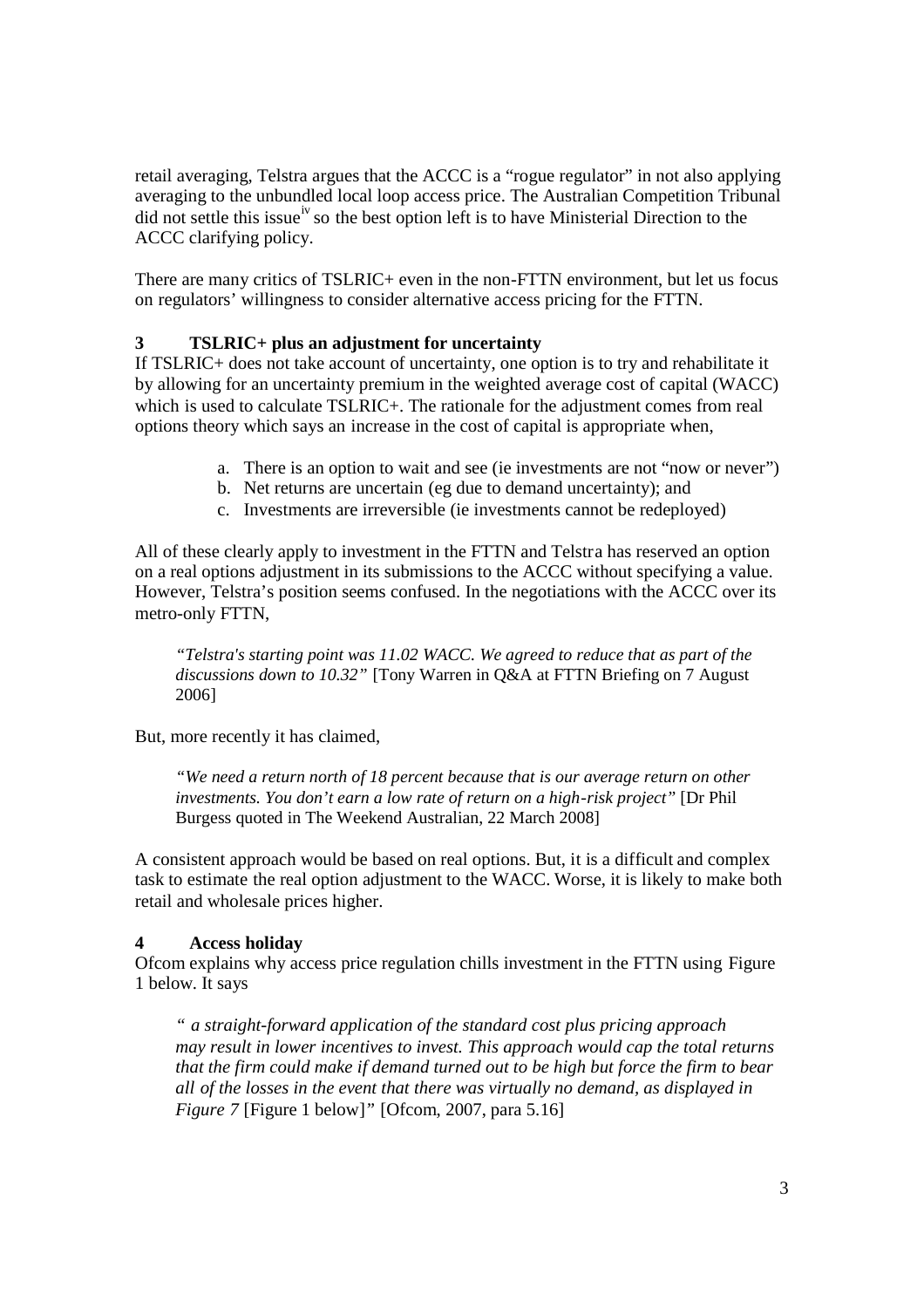The same diagram illustrating the problem of the "truncation of returns" can be used to illustrate the case study of delayed PayTV investment used by King and Maddock [1996, pages 120-122]. This example, shown in Table 1, shows that under conditions of demand uncertainty a project might succeed or fail. If demand is good the project will make a profit of \$10m but if demand is poor it will make an \$8m loss. The expected return with a monopoly is \$1m. However, if the project looks like succeeding and access is granted, the returns to the owner might be cut from, say, \$10m to \$6m so the expected return is negative. So, if there is risk of access being required, the project will not proceed.



Figure 1: Ofcom's truncation problem

|               | Demand Uncertainty |             | Expected |
|---------------|--------------------|-------------|----------|
|               | <b>Success</b>     | Failure     | Outcome  |
| Probability   | 50%                | 50%         |          |
| With monopoly | \$10m              | $-$ \$8m    | $+ $1m$  |
| With access   | \$6m               | $-$ \$8 $m$ | $-1$     |

Table 1: King and Maddock's example of truncation

King and Maddock see a parallel in the protection of research and development by patents. In the context of the FTTN, this would mean an "access holiday" for a fixed period granted under a null special access undertaking (SAU). This is what the German government has done in defiance of the European Union to get its FTTN network. It is close to what Telstra had in mind with the plan it took to the government in August 2005.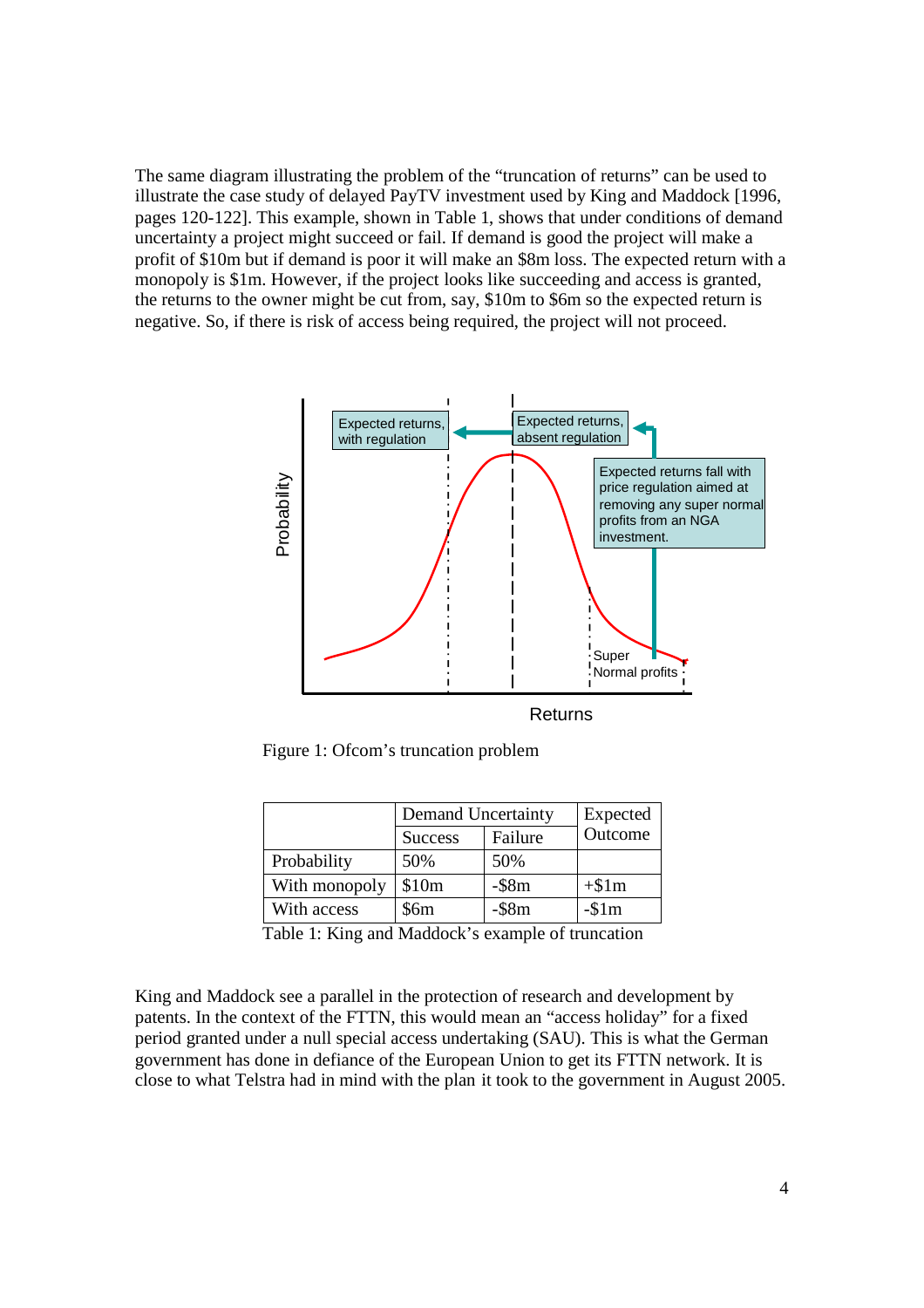An access holiday is an ugly but effective solution. King and Maddock suggest that an equivalent alternative which allows open access is the application over a fixed period of the Efficient Component Pricing Rule (ECPR).

# **5 ECPR**

The ECPR is also known as the Baumol-Willig Rule after its inventors. It is described in Box 1. The key element of the rule is that the marginal costs of access include not only the direct costs (ie as measured by TSLRIC+) but also the "opportunity costs".

# **ECPR Pricing**

The efficient price of access is the marginal cost plus the opportunity cost,

$$
(1) \qquad \text{Acc} = \text{Ca} + (\text{Pr} - \text{Cr} - \text{Ca})
$$

Where Aec is the ECPR access price, Pr is the retail price, Ca is the marginal cost of providing access and Cr isthe marginal cost of providing retail service.

The corollary of this rule to ensure that the access provider cannot "price squeeze" its wholesale customers is that the access provider's retail price is,

$$
(2) \qquad Pr > Cr + Acc
$$

**Retail-Minus**

The retail-minus access price is almost the same as (2) except that the ACCC subtracts "avoidable" rather than actually avoided costs (ie  $Cr < Cr^{AV}$ )

$$
(3) \qquad \text{Arm} = \text{Pr} \cdot \text{Cr}^{\text{AV}}
$$

Box 1: The Efficient Component Pricing Rule and Retail-Minus

What King and Maddock were suggesting was that in their example the access provider could price access using the ECPR so that it was indifferent to providing the PayTV service directly or indirectly to customers on the new network.

A problem for the ECPR is that the Explanatory Memorandum to the Trade Practices Act (TPA) explicitly rules out "*consequential costs which the owner/operator may incur as a result of increased competition in an upstream or downstream market".* This is economic illiteracy which should be purged from the TPA when it is next revised.

## **6 Retail-minus**

Note that access prices under the ECPR are defined with reference to retail prices. This could lead to "retail-minus" pricing  $v - b$ ut not with the ACCC's application of this principle. As shown in Box 1, the ACCC deducts what it considers the "avoidable cost" from the incumbent's retail price to get the wholesale price. As avoided costs are likely to be less than what the ACCC considers "avoidable cost", the access provider is not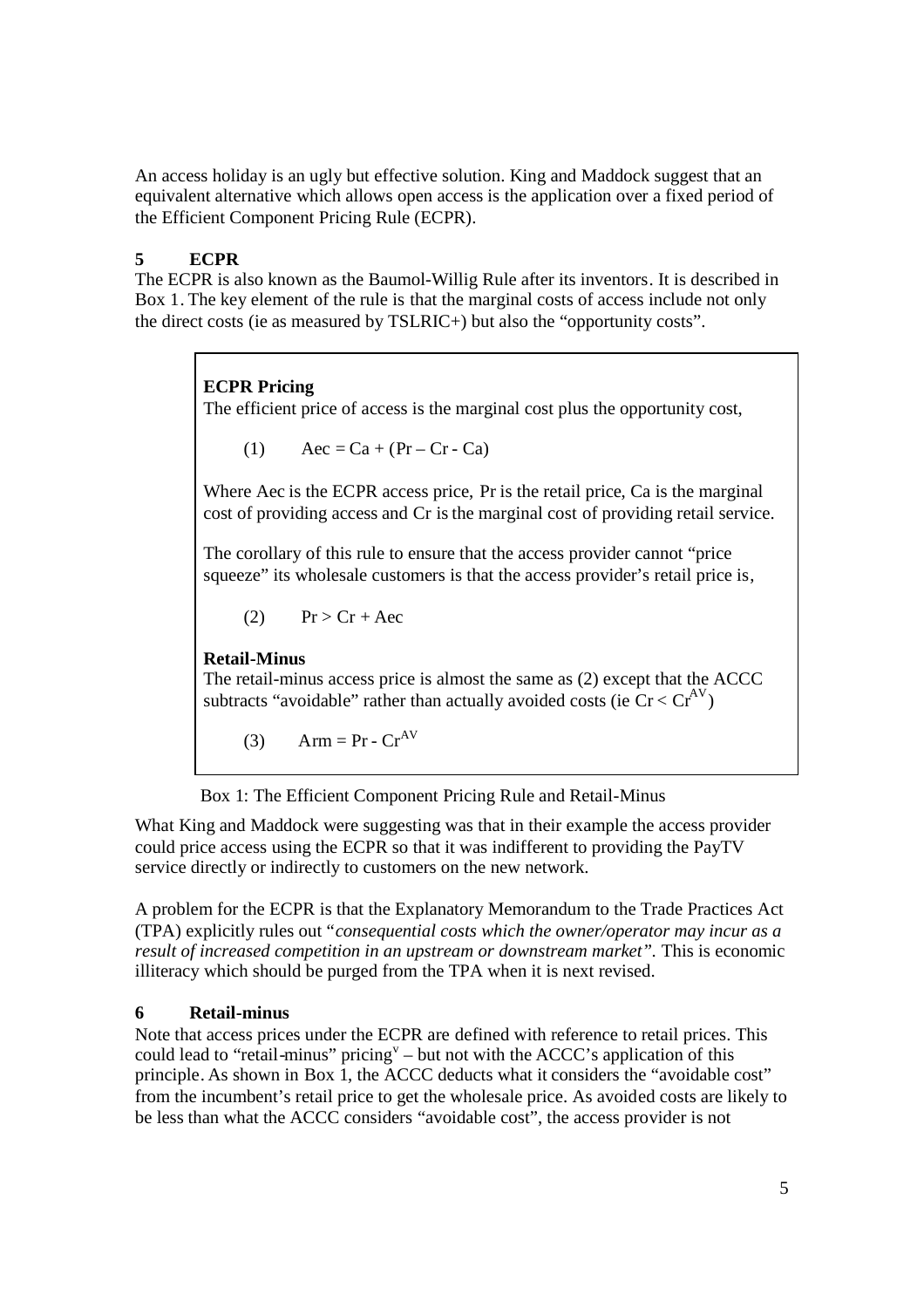indifferent to the provision of wholesale service – contrary to the intention of the principle.

The ACCC uses its version of retail-minus for resold services (ie the re-badged and rebilled Telstra local calls and line rental services). With the ACCC's preparedness to consider alternatives to TSLRIC+ for the FTTN, it could now consider applying retailminus to the FTTN. This is also what Ofcom is contemplating, as we shall see below in relation to "anchor products".

Retail-minus has been the basis of bitstream pricing in New Zealand. The carriage service delivered over an FTTN network is similar to the regulated Unbundled Bitstream Service (UBS; migrating to UBA from February 2008) provided in New Zealand. Both are delivered over Layer 2 using the access-provider's DSLAM.

Logically, the application of retail-minus should see the structure of retail prices mirrored in access prices. Telecom NZ expected to see its prices for retail services for different downstream speeds and class of customer (ie business or residential) reflected in access prices for UBS. This did not happen because the legislation governing the Commerce Commission sees retail-minus as a stepping stone towards TSLRIC+ and technically the transport service is the same for all UBS. That is, the ISPs using the UBS service may throttle speeds to make different retail services but this is not allowed for the wholesale UBS service.

Faced with a single access price, it may be difficult for any access-seeker to profitably offer an entry level plan below that price because it would not be able to retain customers on the higher priced plans needed to cross-subsidise this offer. This is what happened in New Zealand. With a single wholesale UBS service and down-stream speed restrictions on the UBS service lifted, Telecom NZ was the first to offer maximum download speed across all its retail broadband plans. Since speed is not a cost driver in any bitstream service (it actually costs more to limit speed), it might seem to be a good thing from a national perspective if download speed restrictions in Australia disappear in the same fashion. However, this would limit pricing options for cost recovery (eg Ramsey Pricing discussed below)

## **7 Forbearance**

As well as considering a real options adjustment to the WACC, Ofcom is canvassing regulatory forbearance as another approach to new investment. That is, it might not mandate FTTN access prices at all. This avoids the regulator having to assess risk and is conditional on the asset owner setting prices that are provided on an equivalent basis.

Naturally, this has delighted British Telecom<sup>vi</sup> and would be welcomed by Telstra too. We know it is practised unconditionally in the USA. There are no strings attached to forbearance in the USA because there is strong inter-platform competition between the TV (cable) and telco (copper and fibre) industries. However, even without inter-platform competition, Ofcom suggests that the dangers of monopoly price and anti-competitive behaviour may not be great as,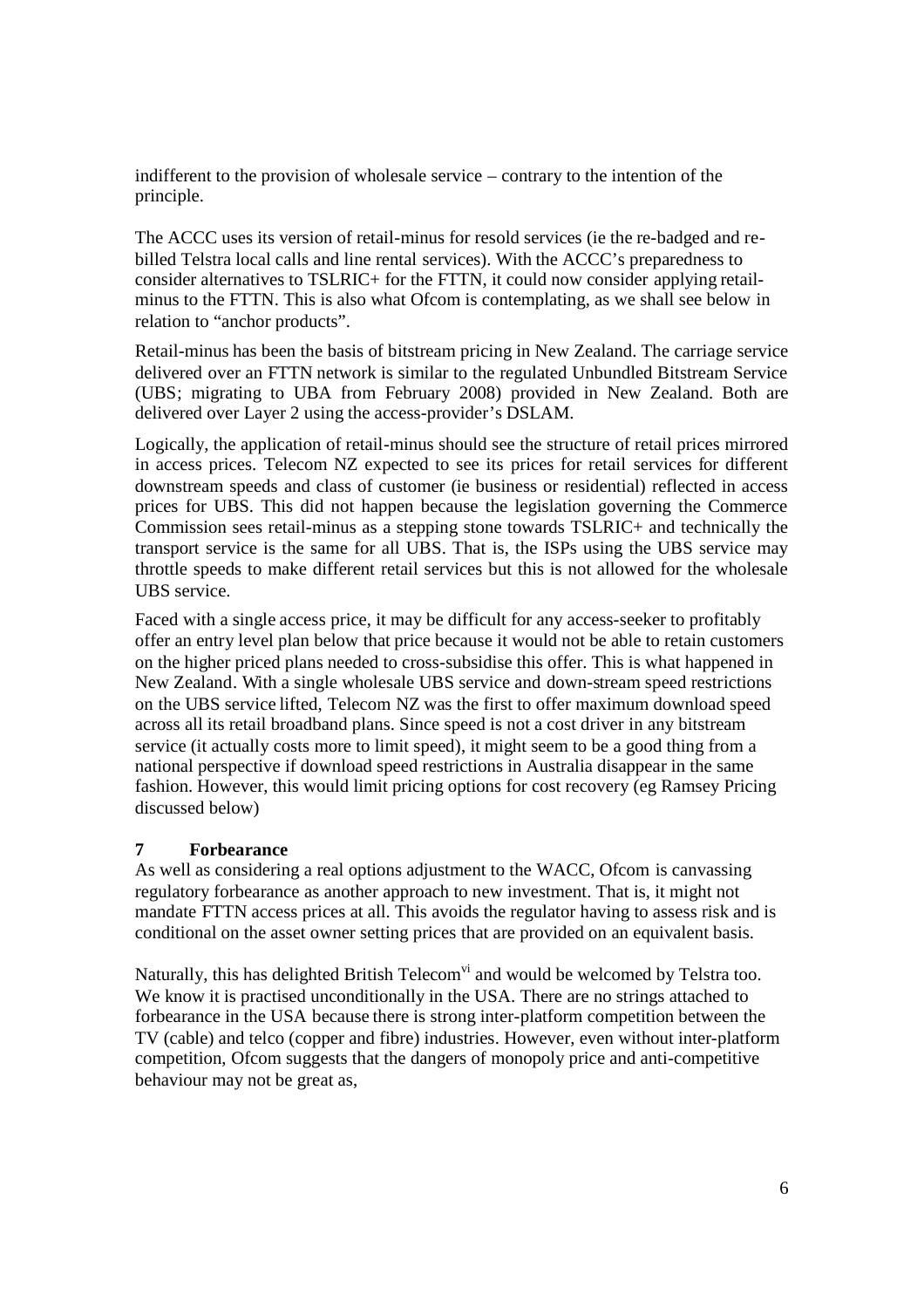*"the incentives to do so may be relatively weak given that the organisation's goal may be to promote take-up of next generation access services and rapidly increase traffic on the network"* [Ofcom, 2007, para 5.28]

Telstra made a similar point in a submission to the ACCC,

*"The opportunity for non-discriminatory access will be encoded into the 'DNA' of the NGN and vertically integrated network owners will have powerful incentives to promote high levels of usage and innovation to recover the huge outlays involved."* [Telstra, February 2008]

It is likely that ECPR would be a natural commercial expression of how pricing would exhibit these incentives. For example, if a service provider had, say, an IPTV service that needed access to the FTTN and the access-provider had no such service, it would be happy to provide access at close to marginal cost because its opportunity cost is zero. However, if it already had an IPTV service, it would price-in the opportunity cost of losing its customers to the rival service. If the rival's retail marginal costs of providing the IPTV service are lower than the access-provider's, the rival will succeed, the accessprovider is no worse-off and customers have more choice.

#### **8 Ramsey pricing**

The text book solution to the efficient recovery of fixed costs is Ramsey pricing. This sets mark-ups based on what retail customers are willing to pay (ie price discrimination). This approach was the basis of the FANOC proposal for FTTN pricing (NERA, 2007). It is illustrated in Figure 2. The sum of the shaded areas shows the extra revenue that can be obtained by pricing along the demand curve instead of setting a single price.



Figure 2: FANOC's Ramsey prices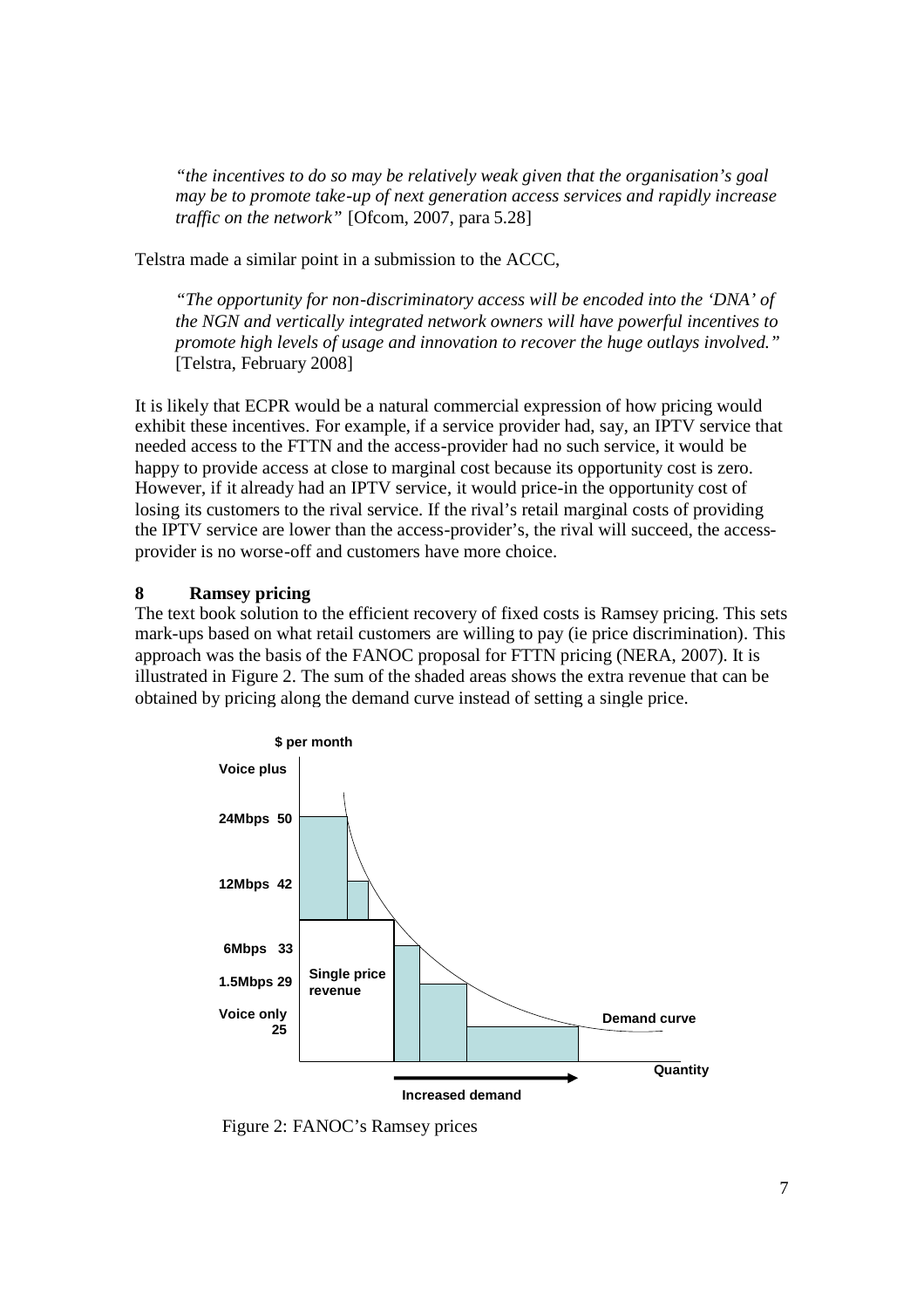Ofcom supports such price discrimination and flexibility for vertically integrated NGN access providers:

*"We consider that it is important to allow a degree of flexibility for investors to price access. The reason for this is that the total value derived from next generation access networks is the sum of different valuations by different end users – some will value next generation access services highly while others may value it only marginally more than services delivered over existing access networks"* [Ofcom, 2007, para 5.24]

The ACCC's Draft Decision on the FANOC SAU (ACCC, 2007) makes no comment on discriminatory (Ramsey) pricing in over 30 pages of comment on pricing. Assuming it is "comfortable" with the suggested pricing structure, should we price discriminate on speed (as FANOC proposed) or data caps (which is the retail price differentiator for some ISPs)? It depends on who access-provider is. The logic of Ramsey prices fits easily for a vertically integrated access provider – price discrimination should be driven by the access provider's retail pricing structure. But, for a wholesale-only access provider like FANOC capacity pricing (see below) may make more sense.

Ramsey pricing is very closely related to ECPR, as shown in Box 2.

**Ramsey Pricing** The total cost of providing FTTN broadband access is,

$$
(1) \qquad K + (Ca * Q)
$$

Where K and Ca are the fixed and marginal costs of access and Q is the total number of lines. Because the mark-up on Ca to recover fixed costs is passed-on to retail prices,

$$
(2) \qquad Pr_i > Ca + Cr_i
$$

Where  $Pr_i$  and  $Cr_i$  are the access-seeker's retail prices and own marginal cost of providing the retail service to each customer segment i.

The Ramsey access price in a competitive market recovers both Ca and a contribution to fixed costs reflecting what the market will bear,

$$
(3) \qquad Aram_i = Pr_i - Cr_i
$$

**ECPR** If the access provider is vertically integrated, its total cost is,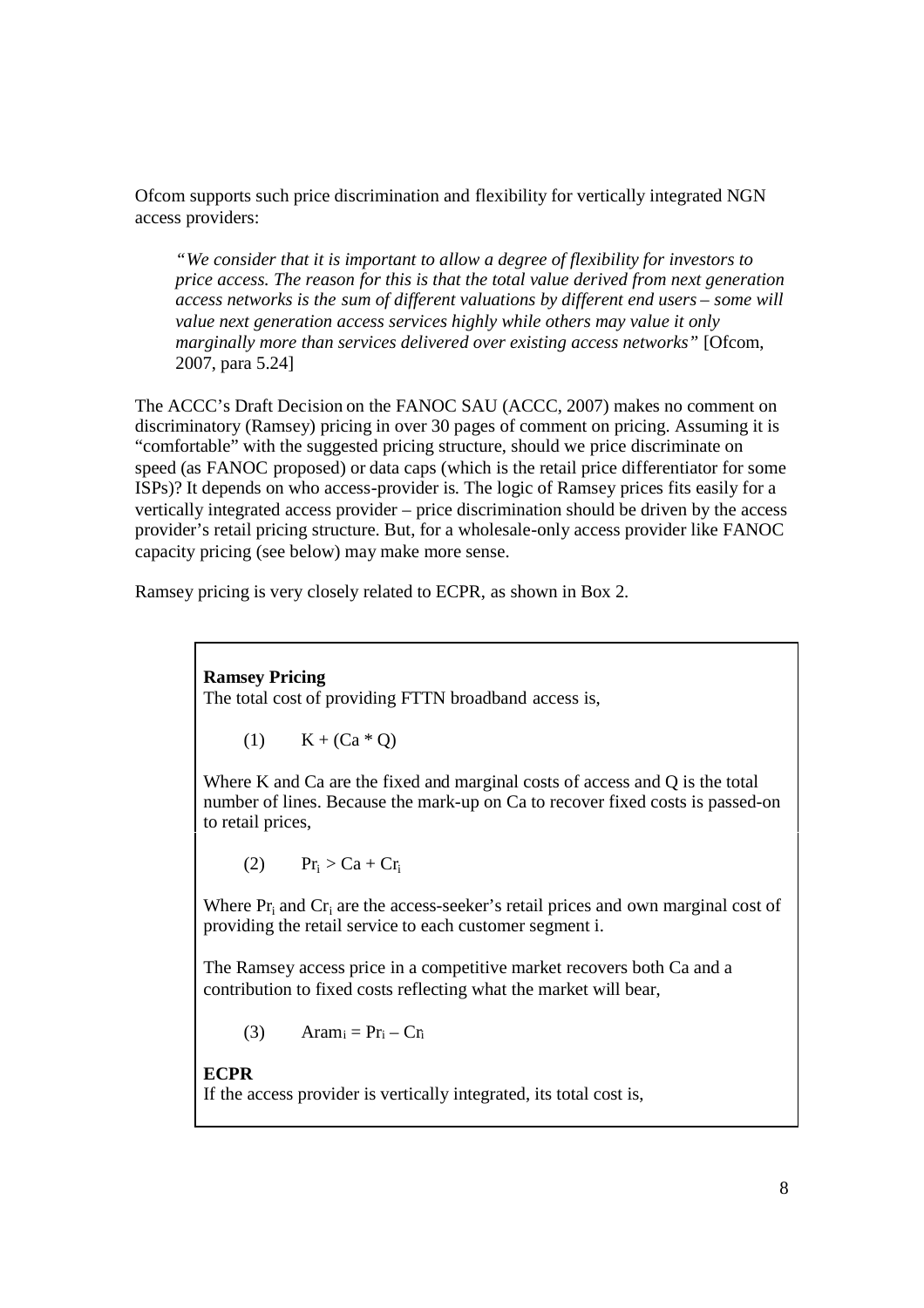$$
(4) \qquad K + (Ca * Q) + \sum Cr_i
$$

It sets a retail price Pf, so the ECPR access (opportunity cost) price is,

(5) 
$$
Aec_i = Ca + (Pf_i - Cr_i - Ca)
$$

$$
(6) \qquad Acc_i = Pf_i - Cr_i
$$

#### **Equivalence**

In a competitive market  $Pf_i = Pr_i$  and  $Cr_i$  is the same for equally efficient providers. So, the access prices are the same too:

(7)  $\text{Aram}_i = \text{Acc}_i$ 

Box 2: Ramsey Pricing and the ECPR

# **9 Capacity pricing**

Regardless of whether the access provider is vertically integrated or structurally separated, another way of dealing with the FTTN pricing issue is capacity pricing. This is two-part wholesale access price where the fixed charge recovers fixed costs and the usage component recovers marginal costs. Schematically it looks like Figure 3.



Figure 3: Capacity Pricing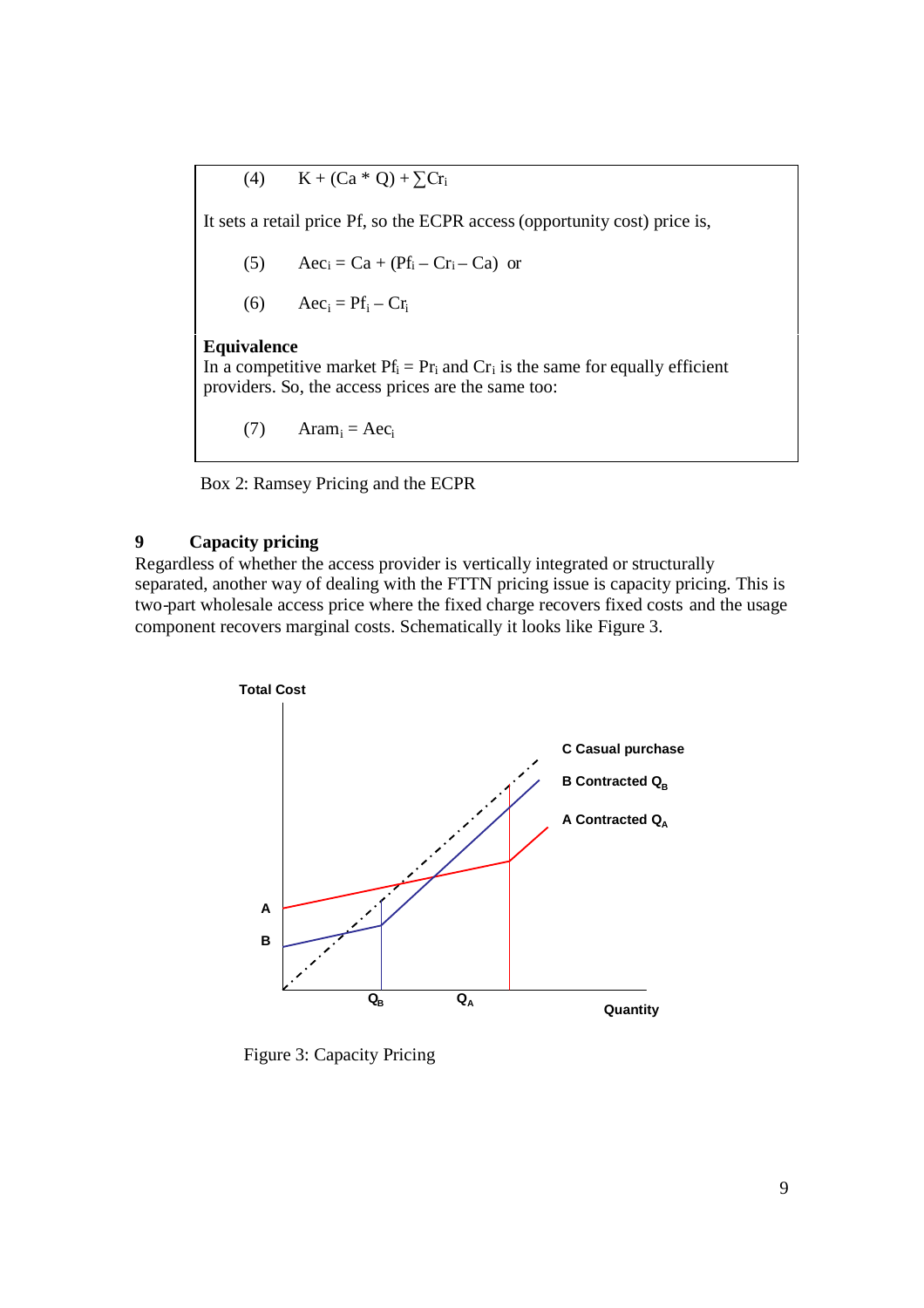The OECD sees a number of benefits in capacity pricing:

- *"Capacity-based pricing has the effect of dividing up the natural monopoly into a number of smaller parts which may then compete with each other*
- *"One of the principal advantages of capacity-based pricing is that it allows the downstream competitive firms to break away from the* [retail] *tariff structure produced by regulation*
- *"Capacity based pricing allows "downstream firms to, effectively, purchase a share of the essential facility, 'scaled-down', to match the requirements of the downstream firm, but with the same cost drivers as are faced by* the [vertically integrated] *incumbent operator"* (OECD, 2004)

Note also that capacity pricing does not discriminate between access seekersif the fixed charge is proportional to the number of lines (ie the access price confers no advantage on access-seekers with more lines). And, getting the marginal cost of access as low as possible allows more retail pricing flexibility (eg to offer entry-level retail products).

But, what is the marginal cost of an FTTN service? The fixed cost comes from any remedial work required on the copper network (eg removing incompatible technology) and cutting over the copper lines to the node (and enhancing backhaul etc). The marginal cost of providing an FTTN broadband service is close to zero<sup>vii</sup>.

#### **10 Anchor products**

Ofcom has put forward a novel approach to access pricing for the FTTN which is based on what it calls "anchor products",

*"This approach would involve offering one or more products on the next generation access network that replicate existing offerings to end users in terms of price and service for a period of time. This would be particularly important where existing services are no longer available e.g. where there is no parallel copper network. The price of these anchor products would be defined by Ofcom. The approach has the following characteristics:*

> *• regulated wholesale anchor products are specified such that end users are expected to face the same price and service that was available over copper, for those services that remain dependent on the new bottleneck; • prices are not cost based since those prices that are controlled are set on the basis of prices on the previous platform (with a different cost structure);*

> *• outside of these regulated anchor products, prices for higher performance or new service offerings would not be subject to price control. However, the asset owner would be required to provide them on the basis of equivalence. In effect, only a few prices in the value chain are fixed by regulation. Prices of other products would be set by the access network owner in negotiation with its customers, including its own downstream divisions.* (Ofcom, 2007, para 5.29)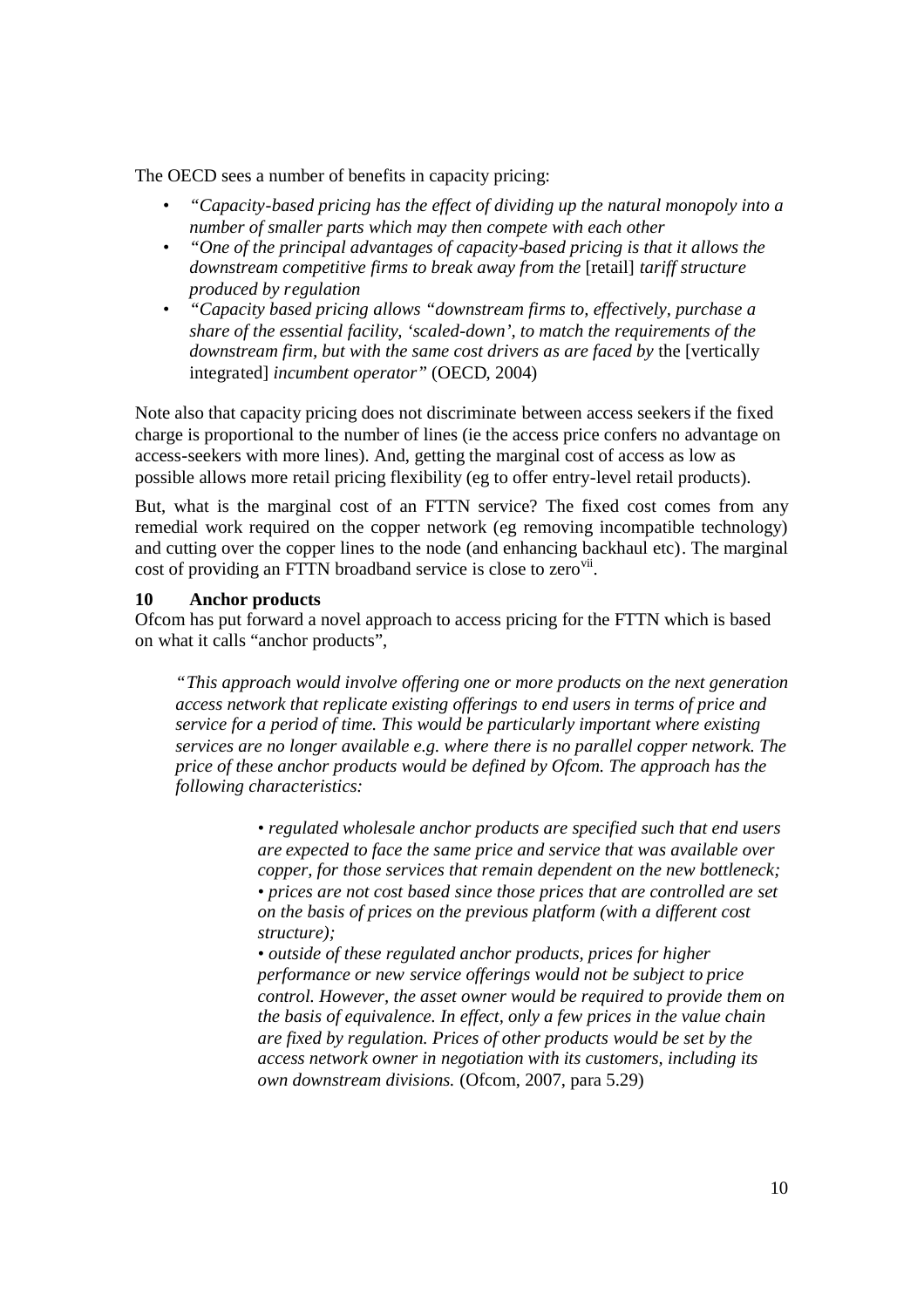Telstra offers fixed retail broadband plans up to effectively 24Mbps (ADSL2+). Should the anchor product be 12Mbps or 24Mbps? Ofcom is not sure,

*"Best of breed current DSL could be used to define the anchor product. However, this could risk specifying the anchor product too highly (e.g. at 24Mbps), limiting options for differentiation through higher quality services*" (Ofcom, Annex 7, Table 6)

But, on the other hand,

*"If the initial definition of the anchor product is too low compared to other nonanchor products, it may be that this product does not act as an effective substitute for non anchor products, breaking the chain of substitution and increasing the risk of a bottleneck asset owner leveraging market power in these non-anchor products".*(Ofcom, 2007, A7.10)

A key feature of the proposal is that access prices for anchor products should be based on retail-minus principles,

*"one of the aims of anchor product regulation is to ensure that, in the migration to next generation access networks, no customers are made worse off. It would therefore look to use existing retail prices as the basis for price setting. However, the anchor product price defined would need to be a wholesale price – some consideration of the cost of retail service provision would need to be made. Therefore, prices could be set on retail minus basis, using the prevailing price for today's broadband services, or could be based on existing wholesale prices for today's broadband services (e.g. IPStream).* (Ofcom, 2007, A7.9)

IPStream is a service similar to Telstra's (unregulated) DSL2 wholesale service. Figure 4 shows the price relativities across key broadband access and retail products in Australia.

Telstra does not provide (unregulated) wholesale DSL2 above 8Mbps. But since it switched on ADSL2+ in exchanges where its competitors have no DSLAMs on top of either unbundled local loop (ULL) or line sharing (LSS), access-seekers have asked the ACCC to "declare" (ie provide regulated access) to DSL Bitstream services at the speeds supported by Telstra's own DSLAMs<sup>viii</sup>.

Bitstream pricing will be required for access to the FTTN. Following New Zealand practice and noting Ofcom's suggestion, if the ACCC decides to accede to the request to declare xDSL it should employ retail-minus pricing. But, access-seekers would then have to provide resold broadband services at a loss in the country if their retail prices were the same as those charged in metro areas where prices are based on unbundled wholesale inputs (ie ULL or LSS).

The prices for ULL and LSS are intended to be based on TSLRIC+ but they have been lowered in a series of decisions without reference to any costing model. Telstra's new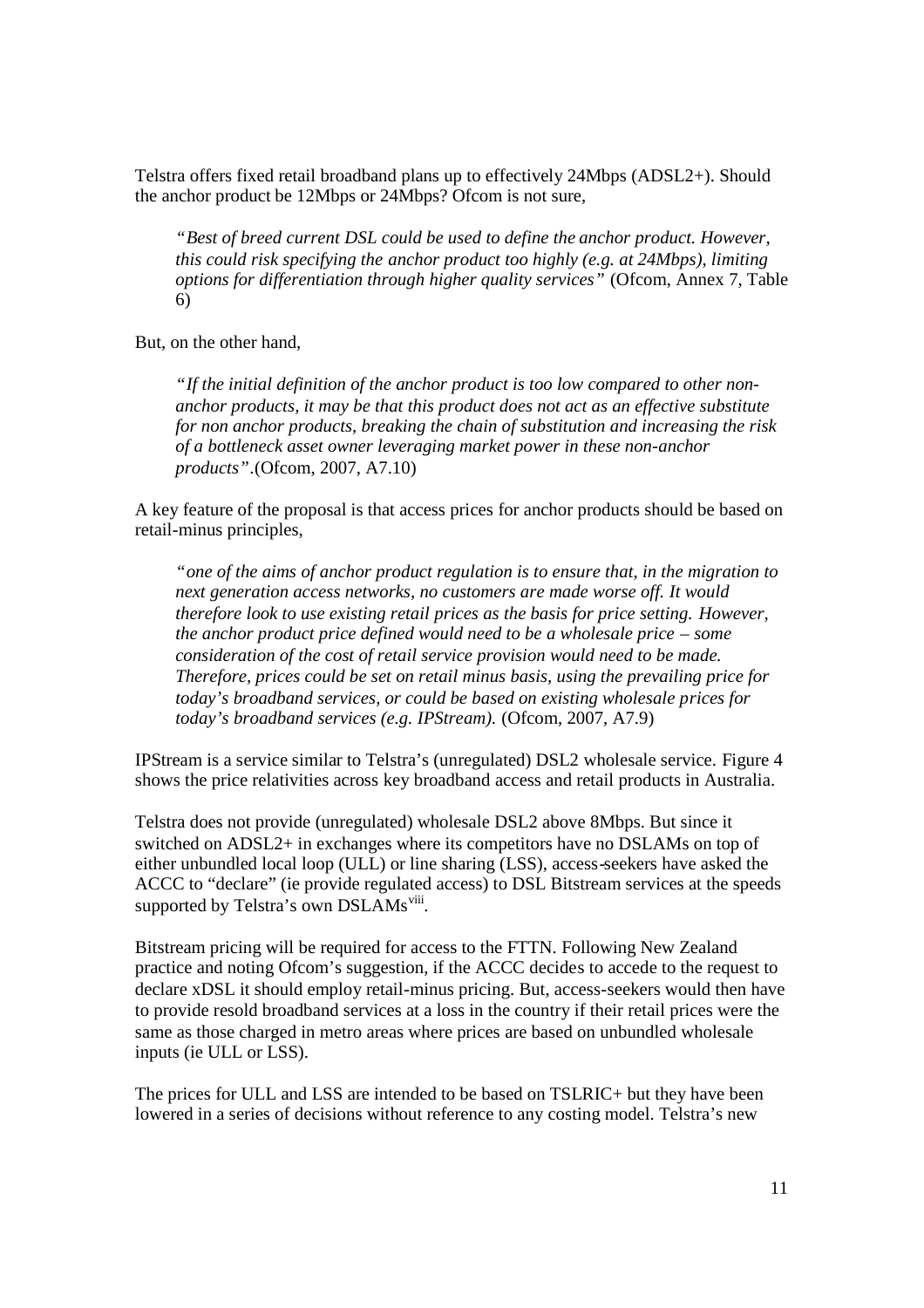cost model says that the cost of unbundled local loop in Band 2 (Metro) areas is \$30 per month compared with the arbitrated \$14.30 and the price of LSS is "less than a cup of coffee" per month. The High Court Challenge by Telstra to these prices was about "unjust terms" but the High Court concluded that no property had been appropriated; so the reasonableness of ULL and LSS prices was never considered.



Figure 4: The ladder of investment

## **11 Conclusions**

The good news is that there are alternatives to TSLRIC+ and that regulators are willing to consider them. The summary table in Table 2 below scores the access pricing options against the desiderata we set for Goldilocks pricing. Only four columns are shown as we make no attempt to score them against government social policy objectives.

|              | Return on      | Affordable   | Affordable     | Does not foreclose     |
|--------------|----------------|--------------|----------------|------------------------|
|              | investment     | to end users | to open access | alternative investment |
| TSLRIC+      | N <sub>0</sub> | Do not know  | Do not know    | Yes                    |
| $+ WACC$     | Yes            | Probably not | Probably not   | Yes                    |
| Holiday      | Yes            | Yes          | N <sub>o</sub> | Yes (but not FANOC)    |
| <b>ECPR</b>  | Yes            | Yes          | Yes            | Yes                    |
| Retail-Minus | Yes            | Yes          | Yes            | Yes                    |
| Forbearance  | Yes            | Yes          | Yes            | Yes                    |
| Ramsey       | Yes            | Yes          | Yes            | Yes                    |
| Capacity     | Do not know    | Do not know  | Do not know    | Yes                    |
| Anchor       | Yes            | Yes          | Yes            | Yes                    |

Table 2: Summary table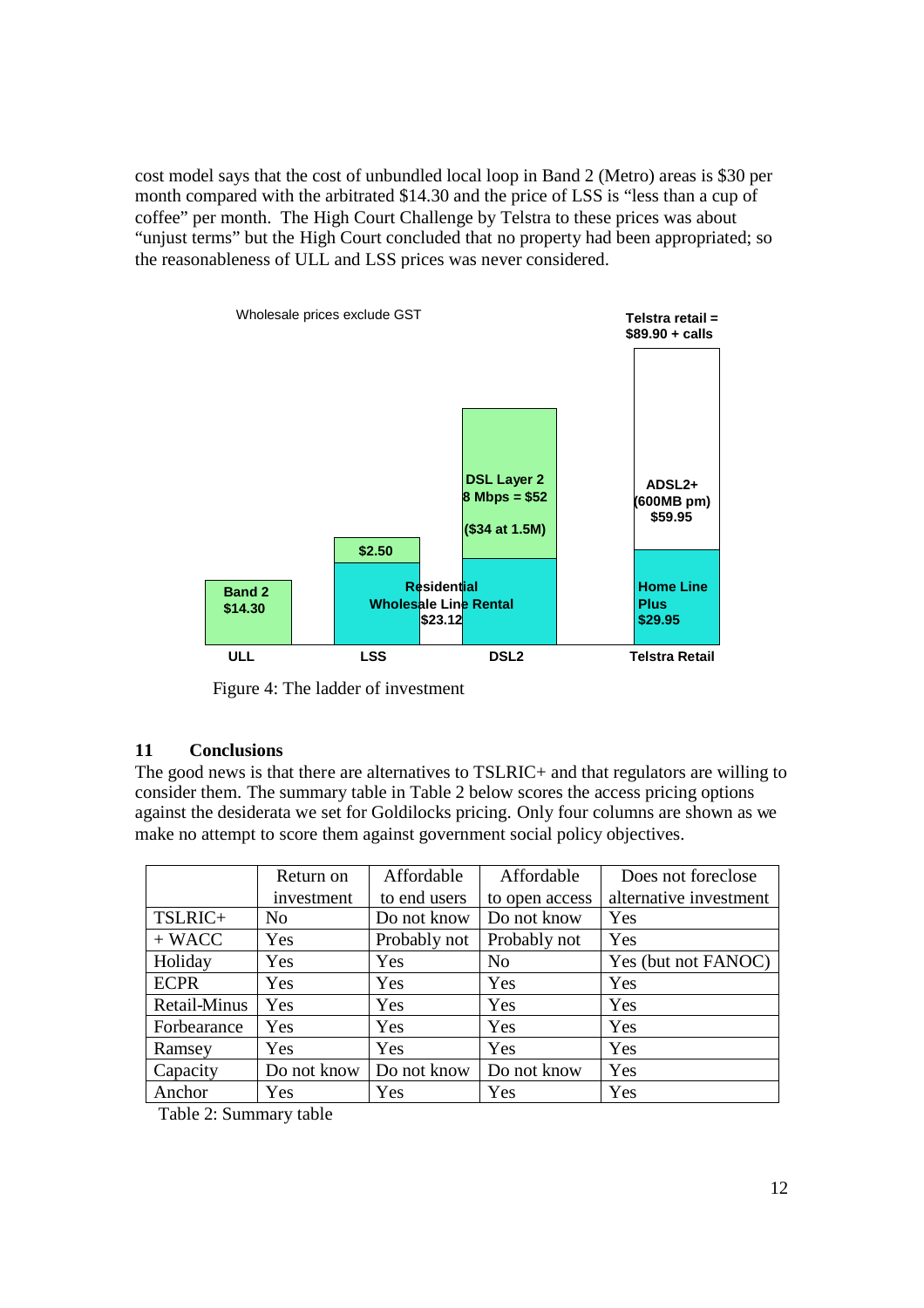We know that TSLRIC+ falls at the first hurdle (ie getting an acceptable return) and supplementing the WACC with a real options adjustment would be complex and open to dispute. Both an access holiday and forbearance are used overseas [de Ridder, 2008]. But the first is not consistent with open access. And, the second requires faith in the incentives that Ofcom and Telstra claim for NGN access investments. The Anchor Products approach provides an interesting compromise between open access and an access holiday that meets all the criteria. All of the approaches that reference retail prices (ie ECPR, Retail-Minus and Ramsey) are virtually equivalent and meet all criteria. It would not be correct to describe these as non-cost-based approaches (eg ECPR ranges from marginal cost to opportunity cost). Because of the retail price dimension, they assume a vertically integrated provider of access. They do not make sense for a wholesale-only access provider which must turn to capacity pricing if the traditional narrow cost-based approaches (eg TSLRIC+) do not generate the required returns. But, it is doubtful that a wholesale-only access-provider can invest billions of dollars and also maintain affordable open access.

In my view, a vertically integrated access-provider with a retail-price based access regime, possibly in conjunction with anchor products, provides the best prospect of getting access pricing for the FTTN network that is just right.

#### **References**

ACCC

- (July 1997) *Access Pricing Principles Telecommunications – a Guide*
- (September 2002) Discussion Paper, *Future Access Pricing Approaches for PSTN, ULLS and LCS*
- (November 2006) Final Determination and Explanatory Statement, *Pricing principles and indicative prices: Local carriage service, wholesale line rental and PSTN originating and terminating access services*
- (December 2007) *Assessment of FANOC's Special Access Undertaking in relation to the Broadband Access Service: Draft Decision*
- Commerce Commission NZ (July 2007) Reconsideration of D582

De Ridder J. (May 2007) *The umpire's decision – a bit average?* www.deridder.com.au

De Ridder J. (May 2008) *What drives broadband take-up?* Media International Australia King S. and Maddock R. (1996) *Unlocking the Infrastructure*

NERA (May 2007) *Economic Properties of the FANOC SAU*

OECD (2004) *Access Pricing in Telecommunications*

Ofcom (Sept. 2007) *Future Broadband – Policy Approach to Next Generation Access* Telstra (4 February 2008) *Response to ACCC Draft Decision regarding FANOC's SAU*